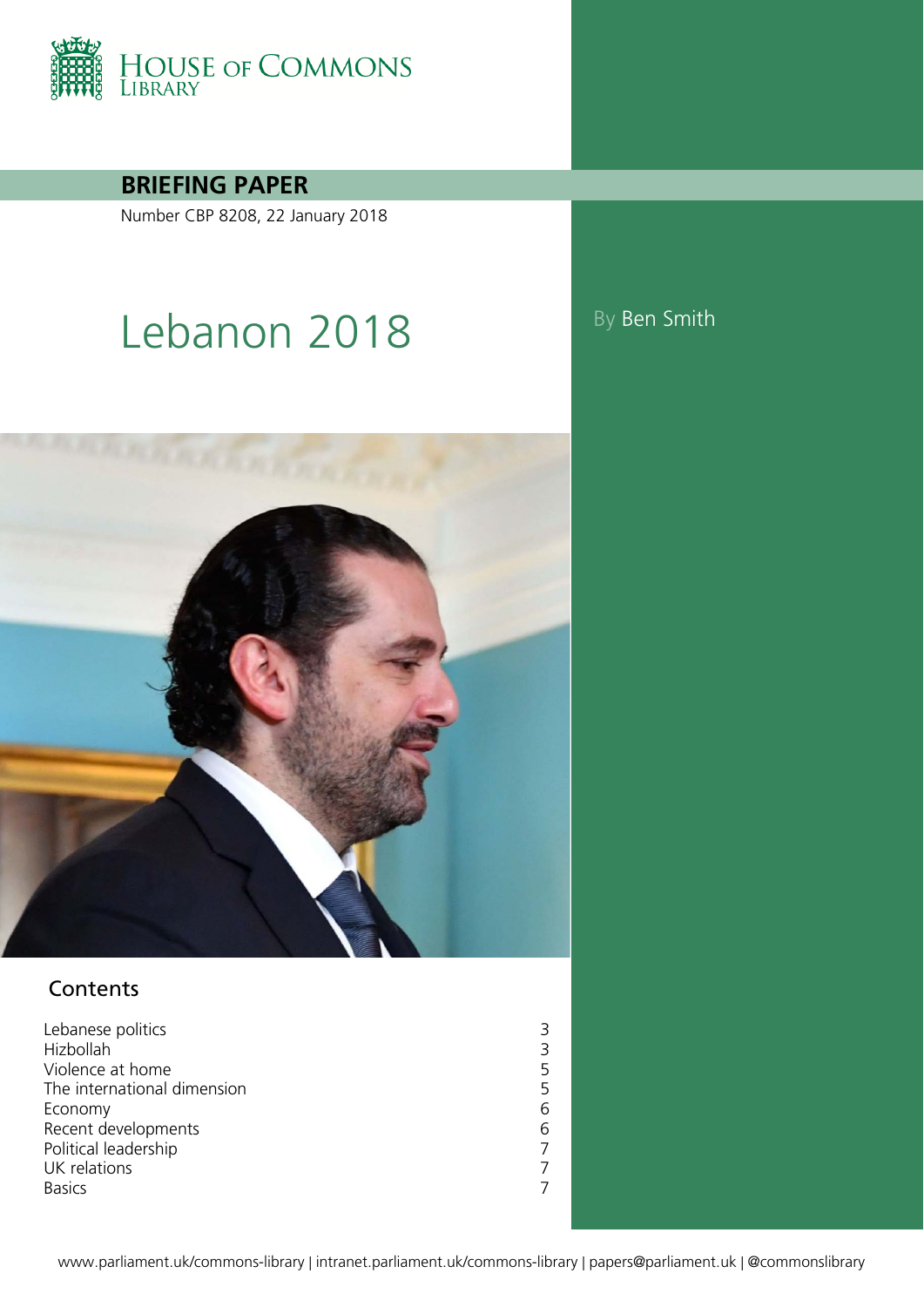## **Summary**

Lebanon is at a crossroads in the Middle East, between Israel and Syria, Sunnis and Shias, close to Turkey and bordering the Mediterranean. The sudden resignation of Prime Minister Saad Hariri in November 2017 and his subsequent [withdrawal of that](http://www.bbc.co.uk/news/world-middle-east-42239355) resignation drew attention to this small country, caught up in the increasingly sharp confrontation between Sunnis and Shias, led by Saudi Arabia and Iran respectively, in the region.

The biggest reason for Lebanon's importance to that struggle is the existence of Hizballah, the Iran-backed Shiite militia that is more powerful than the Lebanese Army. Particularly since the 2006 conflict with Israel, Hizballah, the Party of God, has become Iran's most important partner in projecting power throughout the region. It decided in 2013 to throw its weight behind the Assad Government in Syria, along with Iran and Russia, ensuring its survival. A Sunni regime in Syria could have spelt the end for Hizbollah, as it relies on Syria for support and as a conduit for [Iranian weapons and money.](https://www.nytimes.com/2017/08/27/world/middleeast/hezbollah-iran-syria-israel-lebanon.html) Participation in the Syrian conflict changed Hizballah's image from a champion of Arabs against Israel to a supporter of Iran against Sunnis, however. Hizbollah has helped the Houthi rebellion against the internationally-recognised Government of Yemen, too.

Political violence has been widespread in Lebanon even after the fragile peace and [power](https://www.un.int/lebanon/sites/www.un.int/files/Lebanon/the_taif_agreement_english_version_.pdf)[sharing arrangements](https://www.un.int/lebanon/sites/www.un.int/files/Lebanon/the_taif_agreement_english_version_.pdf) set up in 1989. Bombings and assassinations of public figures have been blamed on many different domestic groups, and Iran, Syria, Saudi Arabia and Israel are all variously accused of being ultimately behind the violence. A United Nations Special [Tribunal,](https://www.stl-tsl.org/en/about-the-stl) set up to investigate the assassination of Rafiq Hariri, a former Prime Minister and father of the present Prime Minister, has issued indictments against four supporters of Hizbollah; they are being tried in their absence. Others accuse Syria, Iran, Israel and Saudi Arabia of being behind the murder, however.

Because of its location and its confessional mix, Lebanon is caught up in the Middle East's struggles. Recently, it has been the Sunni/Shia split that has come to the fore, and Lebanon has been destabilised by the Syrian civil war.

The Lebanese economy depends on services, particularly tourism and banking. It has been adversely affected by the long civil war in the 70s and 80s and the Syria conflict, and the Government is hamstrung by having to service its debt burden. There may be oil and gas under Lebanese territorial waters in the Mediterranean, but if there is, it will be a long time before the public feels the benefit.

Lebanon's delicate politics rest on a power sharing deal agreed in 1989. The presidency goes to a Christian, the position of Speaker in the Parliament goes to a Shiite, and that of Prime Minister goes to a Sunni.

The UK has [provided £466 million](http://www.parliament.uk/written-questions-answers-statements/written-question/lords/2017-10-30/HL2686) to help Syrian refugees in Lebanon and the Lebanese host communities, and has [supported the Lebanese military](http://www.parliament.uk/business/publications/written-questions-answers-statements/written-question/Commons/2016-01-19/23071) in the context of the Syria conflict.

Cover page image copyright [Saad Hariri in Washington](https://commons.wikimedia.org/wiki/File:Saad_Hariri_in_Washington_-_2017_-_(35376275923).jpg) by [U.S. Department of State.](https://www.flickr.com/people/9364837@N06) As a [work of the U.S. federal government,](https://en.wikipedia.org/wiki/Work_of_the_United_States_Government) the image is in the **[public domain](https://en.wikipedia.org/wiki/public_domain)** per 17 U.S.C. § 101 and § 105 and the [Department Copyright Information.](http://www.state.gov/misc/87529.htm#copyright)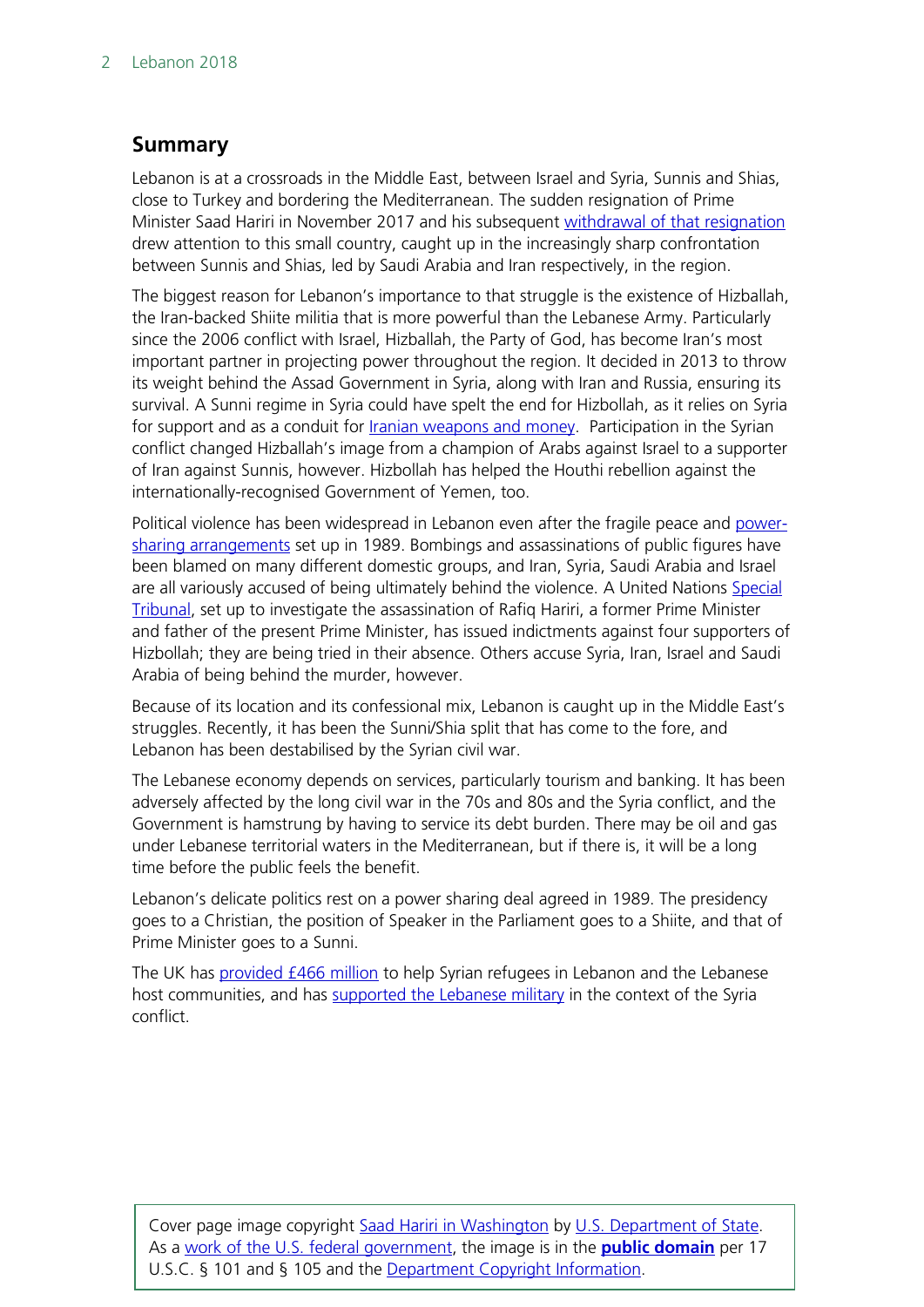## <span id="page-2-0"></span>Lebanese politics **Saad Hariri**

In November 2017 Saad Hariri, Prime Minister of Lebanon and son of the assassinated Rafiq Hariri, announced his resignation from Saudi Arabia. Back home, many Lebanese thought he had been kidnapped and forced to resign by the Saudis, who were angry at the missile fired at Riyadh by the Houthi rebels in Yemen. Saudi Arabia blamed Hizbollah for that missile and the Shiite militia's backers, Iran. And the Saudis were angry at what they saw as collaboration between their protégé Hariri and Hizbollah. The move looked impulsive and ineffective, however, when Saad Hariri returned to Lebanon and withdrew his resignation. Lebanon's sectarian-based politics are intractable and are certainly not getting any easier; Saudi Arabia cannot take Hizbollah on without destroying Lebanon.

#### **Power sharing**

At the end of the Lebanese civil war, an agreement was negotiated at talks in Saudi Arabia that set up a system giving equal numbers of MPs to Christians and Muslims and sharing the three main posts – Speaker of the Parliament, Prime Minister and President – between the Shias, the Sunnis and the Christians respectively.<sup>[1](#page-2-2)</sup> Syria continued to have a dominant military presence in Lebanon despite the agreement, something that continued until 2005.

While power in Lebanon is supposed to be shared more or less equally between Christians, the Shias and Sunnis, the fact that Hizbollah is easily more powerful than the Lebanese Army gives it the upper hand. The Christians, who hold the presidency, have increasingly sided with Hizbollah, while Saad Hariri's Sunni-centred Future Movement, despite some election success and the fact that Hariri is the Prime Minister, tends to be side-lined. Michel Aoun, a Maronite Christian, fought against Syrian domination in the 1980s as head of the Lebanese Army but, returning from exile on the Syrians' departure in 2005, formed an alliance with pro-Syrian forces to become President.

## <span id="page-2-1"></span>Hizbollah

Hizbollah – or the Party of God – is a powerful political and military organisation of Shia Muslims in Lebanon. The group was formed, with backing from Iran, in response to the Israeli invasion of Lebanon in 1982. The group calls for the destruction of the state of Israel, regarding the whole of Palestine as occupied Muslim land.

As well as by fighting against Israel, Hizbollah has built support by providing social services and health care, again largely funded by Iran. The group also has an influential television station, al-Manar, a radio station and is very active online. It also has 12 MPs in the Parliament.

The group is believed to have perhaps 30,000 full-time, highly trained and motivated fighters and a smaller number of reservists.<sup>[2](#page-2-3)</sup> With

<span id="page-2-3"></span><span id="page-2-2"></span><sup>&</sup>lt;sup>1</sup> [The Taif Agreement, September 1989](https://www.un.int/lebanon/sites/www.un.int/files/Lebanon/the_taif_agreement_english_version_.pdf)<br><sup>2</sup> Trap Out to Bemake Mideast With Ara

[<sup>&#</sup>x27;Iran Out to Remake Mideast With Arab Enforcer: Hezbollah',](https://www.nytimes.com/2017/08/27/world/middleeast/hezbollah-iran-syria-israel-lebanon.html) New York Times, 27 August 2017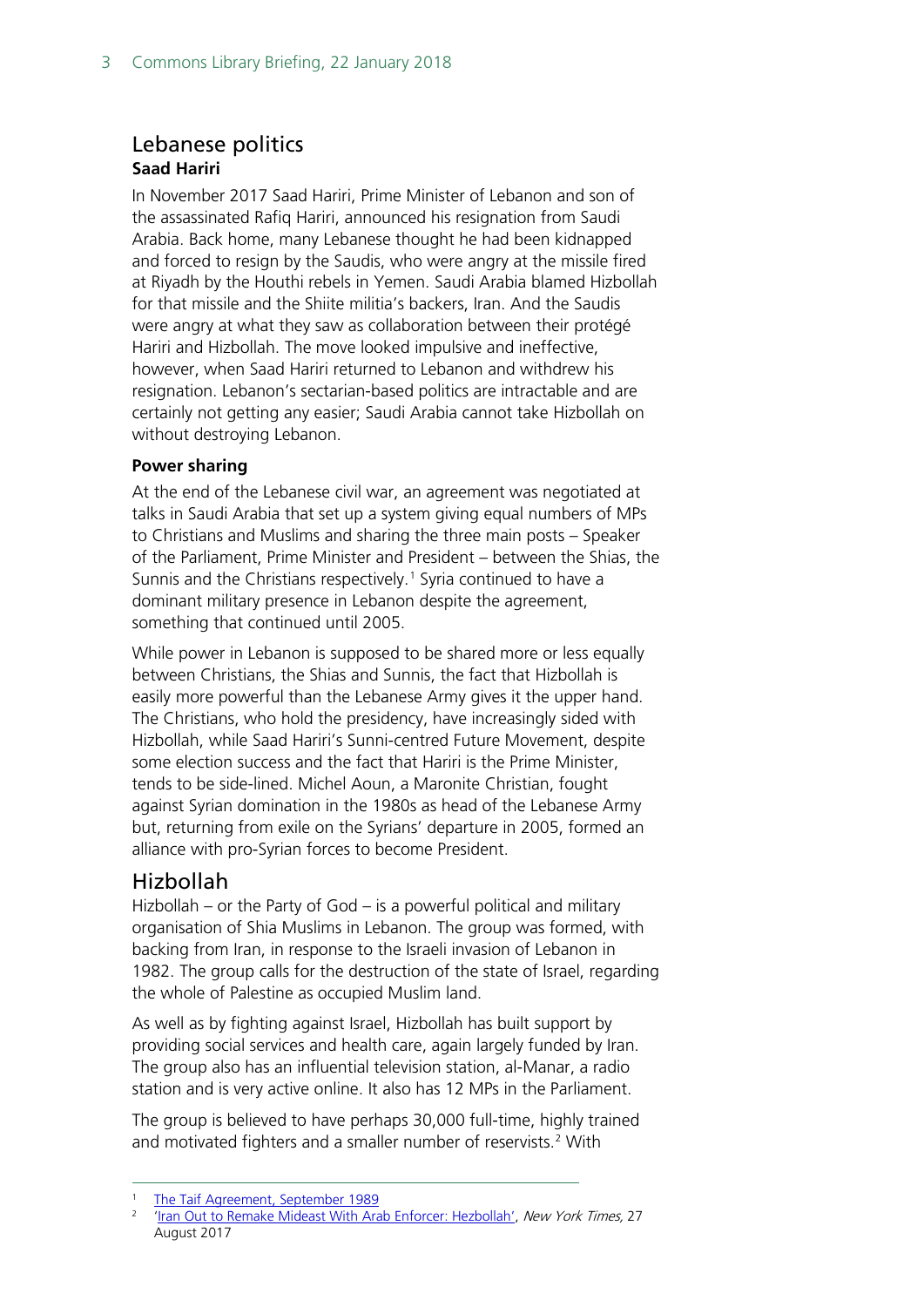training and funding from Iran probably amounting to hundreds of millions of dollars per year, $3$  the military force has grown strongly since the 2006 conflict with Israel and is very closely linked with the Iranian Revolutionary Guards (IRGC). When it comes to projecting power in the Arab world, Hizbollah has the advantage over the IRGC of being an Arab force.

During the 2006 war, Hizbollah fired rockets deep into northern Israel. Since then their rocket arsenal has grown to maybe as many as 150,000 rockets with ranges up to 200km. Hizbollah also has armoured vehicles and some warplanes, adding up to a military strength that is certainly greater than the Lebanese Army's and is comparable to many neighbouring Arab states'.

The group has participated decisively in the Syrian conflict on the side of the Syrian Government; it also supports the Houthi rebels in Yemen and has sent trainers to Iraq to work with Shiite militias there, and has recruited in Afghanistan to create a militia to fight in Syria. [4](#page-3-1)

Hizbollah has carried out a number of terrorist attacks, both in Lebanon and elsewhere. Hizbollah has been linked with attacks in the UK and as far away as Argentina, where it was accused of involvement with two deadly attacks on Jewish targets but denied responsibility.

#### **Proscription of Hizbollah**

UN Security Council resolutions call for armed militia groups like Hizbollah to disarm, while the United States, [Canada](https://www.publicsafety.gc.ca/cnt/ntnl-scrt/cntr-trrrsm/lstd-ntts/crrnt-lstd-ntts-en.aspx#2027) and Israel regard the whole of Hizbollah as a terrorist group, as do the [Netherlands.](http://foreignpolicy.com/2013/02/12/on-a-military-wing-and-a-prayer/) The [EU](http://eur-lex.europa.eu/legal-content/en/TXT/PDF/?uri=CELEX:32017D1426&from=EN) and [Australia](https://www.nationalsecurity.gov.au/listedterroristorganisations/pages/default.aspx) have designated the military wing only.

The [UK proscribes](https://www.gov.uk/government/uploads/system/uploads/attachment_data/file/670599/20171222_Proscription.pdf) the military wing of Hizbollah under the *Terrorism* [Act 2000](https://www.legislation.gov.uk/ukdsi/2008/9780110819525/contents) as a terrorist group, but not the political side of the organisation. There is a [campaign in the UK](https://www.change.org/p/ban-hezbollah-in-the-uk-in-its-entirety) to ban the whole of Hizbollah.

In a House of Commons debate in December 2017, Ben Wallace, security minister at the Home Office, reiterated the reasoning behind proscribing only the military wings of Hizbollah and Hamas, the Palestinian group:

Those organisations are not proscribed in their entirety. Their military wings are proscribed, but as Hezbollah forms part of the Government in Lebanon and Hamas plays an active role in its part of the region as a member of a Government, the proscription applies only to the military wing. In some cases the flags [of their respective military and political wings] are identical, but that does not mean that if people participate in Hezbollah-supporting actions here that constitute terrorism or anything linked to it, our police and law enforcement agencies will not act. We have acted in respect of Hezbollah and Hamas in the past, either to disrupt activity or to bring prosecutions.<sup>[5](#page-3-2)</sup>

<span id="page-3-2"></span><sup>5</sup> [HC Deb 19 December 2017, c1019-21](https://search.parliament.uk/search?q=hizbollah+AND+proscri*&rows=10&view=default&s=date)

<span id="page-3-0"></span> $I$ hid

<span id="page-3-1"></span>[<sup>&#</sup>x27;Iran Out to Remake Mideast With Arab Enforcer: Hezbollah',](https://www.nytimes.com/2017/08/27/world/middleeast/hezbollah-iran-syria-israel-lebanon.html) New York Times, 27 August 2017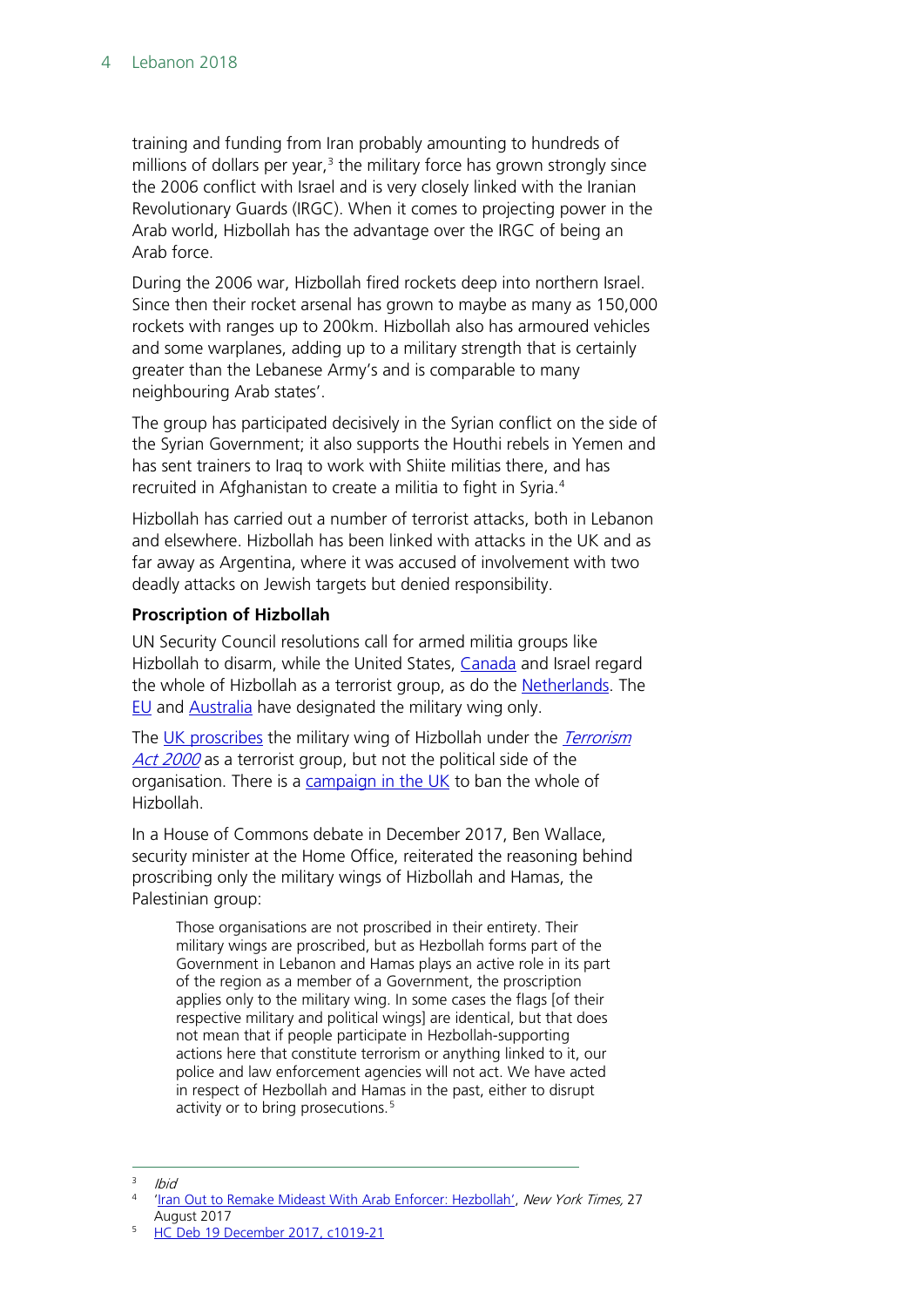## <span id="page-4-0"></span>Violence at home

Bombings and assassinations are relatively common in Lebanon; the [list](https://en.wikipedia.org/wiki/List_of_attacks_in_Lebanon)  of [attacks](https://en.wikipedia.org/wiki/List_of_attacks_in_Lebanon) is long, the most recent being in January 2018, when a Hamas official was injured by a car bomb.

The number of those accused of committing the violence is also high, although many attacks are not claimed by a particular group. ISIS/Daesh is accused by the Government of several attacks. Iran claimed that Saudi Arabia ordered a bomb outside an Iranian cultural centre in southern Beirut. Hizbollah, or a related/precursor organisation called Islamic Jihad, has been associated with attacks on US targets in Lebanon.

In 2007, a UN Special Tribunal was set up to investigate the 2005 assassination of Rafiq Hariri, a former Prime Minister of Lebanon and the present Prime Minister's father. In 2011 the Tribunal served indictments against four supporters of Hizbollah, whose trial *in absentia* is continuing. Other reports have blamed the assassination on the Syrian Government, while Hizbollah has said that the Israelis or the Saudis are responsible. Several other anti-Syria public figures have been assassinated in Lebanon.

## <span id="page-4-1"></span>The international dimension

With its complex confessional mix and shared borders with Israel and Syria, Lebanon is at the centre of both the Arab/Israeli conflict and the Sunni/Shia struggle and has been occupied by Syria and partially by Israel. Fearing an attempt to topple the Islamic Republic by Israel, which has the strongest military in the region, Iran funds Hizbollah as a proxy against Israel. At least until the Syrian conflict, Hizbollah's military successes against Israel (particularly in 2006) gained it respect in the Muslim world.

But Hizbollah depended on a friendly regime in neighbouring Syria for support and as a conduit for Iranian money and arms. The group's leader, Hassan Nasrallah, announced his high-risk decision to enter the conflict in 2013. The group's firepower, discipline and experience made it effective in Syria, while its engagement strengthened links with Iran, making it Iran's foremost partner in the region, eclipsing the Assad Government in Syria.

Israel has tended to keep out of the Syrian conflict but has hit arms convoys heading from Iran to Lebanon and Hizbollah-run arms depots in Syria, according to reports.<sup>6</sup>

When the militia decided to enter the Syrian conflict, its image shifted among many in the region from champion of the Arabs against Israel to champion of Iran against the Sunnis. This move mirrored the relative decline in importance of the Arab/Israeli dispute and the rise of the Sunni/Shia (Saudi Arabia/Iran) dispute in the region, accompanied by a tacit warming of ties between Saudi Arabia and Israel: "…some Israeli

<span id="page-4-2"></span>'Israel strikes Hezbollah-run arms supply hub to destroy weapons from Iran', Christian Science Monitor, 27 April 2-017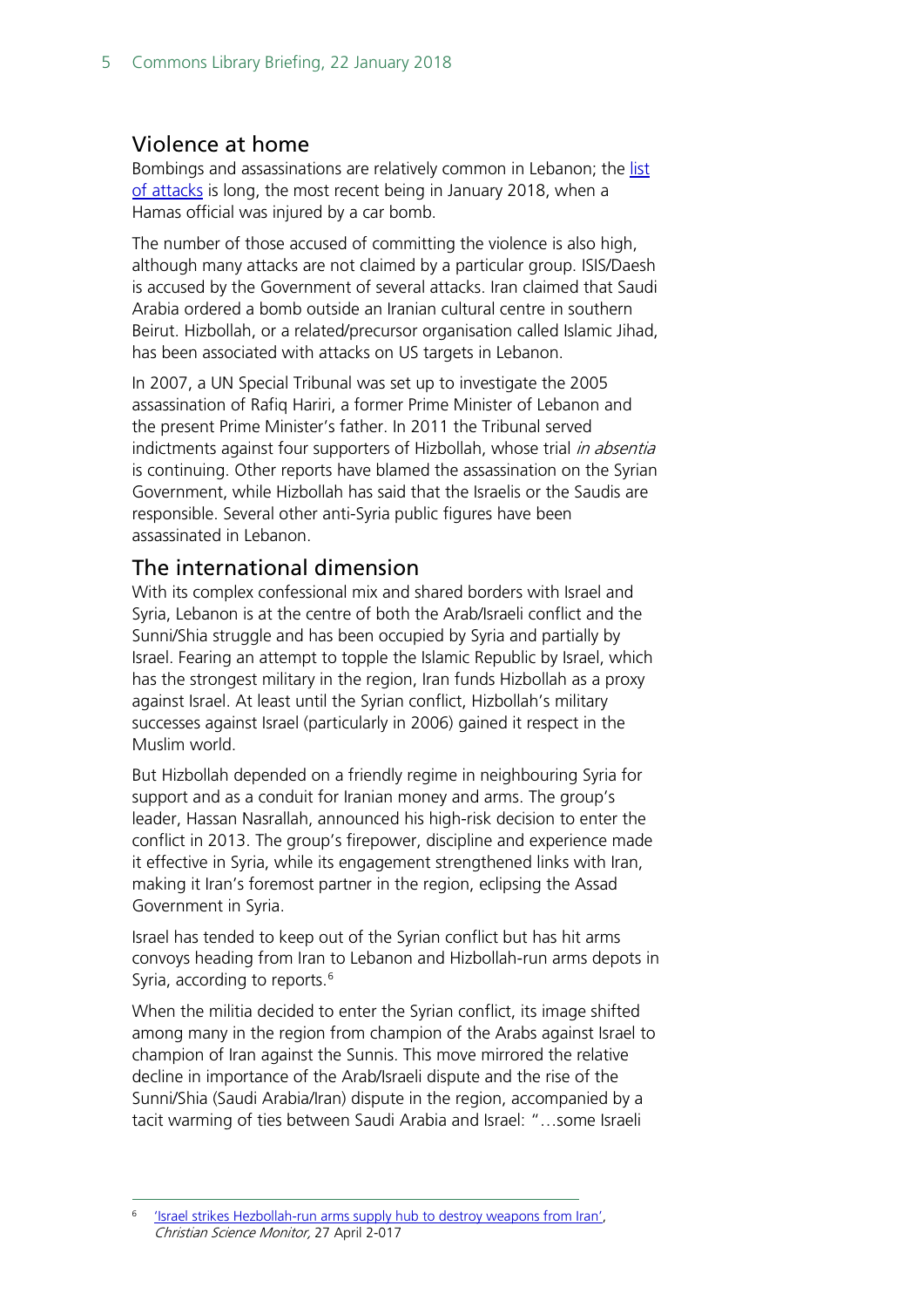analysts even joke that Israel has unofficially become a moderate Sunni state.["7](#page-5-2)

Israel probably calculates that there is enough instability in the region without an Israeli strike on Hizbollah.

#### **Refugees**

There are about 1 million registered Syrian refugees in Lebanon and many more unregistered (as well as some 450,000 Palestinian refugees). This is the highest number per head in the world; the equivalent number relative to the UK population would be well over 10 million. In 2015, Lebanon tightened border controls for fear of the economic drain and political destabilisation that those numbers could mean.

The refugees and the response to them have become something of a political football between the various political factions in Lebanon, with those close to the Assad Government in Syria negative about them and those closer to the Syrian opposition (and to the Saudis) more welcoming.<sup>[8](#page-5-3)</sup> Even for groups initially more welcoming to Syrians, they present a tempting scapegoat for the country's organisational shortcomings.

## <span id="page-5-0"></span>Economy

The economy had achieved some strong growth after the 2006 conflict with Israel, but disruption caused by the Syrian civil war, including the influx of refugees, slowed growth to around 1-2% in recent years. $9$ Income per head is about \$19,000 adjusted for purchasing power, making it a middle income country. Unemployment has risen. Much government spending is taken up by debt servicing (the Government borrowed heavily for reconstruction after the civil war, 1975-90) and public sector salaries, leaving a 10% budget deficit and little for investment in infrastructure and public services.

Services are important to the Lebanese economy, including banking, tourism, retail and the property market.

Lebanon announced its first licensing round for offshore oil and gas reserves in December 2017. The country's parliament is scrutinising bills on a sovereign wealth fund and a national oil company, but though the process has officially begun, exploration will not start until 2019 and, if commercially-viable reserves are found, the people would not start to feel any benefit for several years after that.

#### <span id="page-5-1"></span>Recent developments

Rebecca Dykes, a Briton who worked for DFID at the British Embassy in Beirut was sexually assaulted and killed in December 2017. An Uber driver was arrested in connection with the murder.

Also in December, tear gas was used to disperse demonstrators protesting at the decision by the Trump Administration to recognise Jerusalem as the Israeli capital.

<span id="page-5-2"></span><sup>&</sup>lt;sup>7</sup> 'Israel [Isn't Going to Fight Saudi Arabia's Wars',](http://foreignpolicy.com/2017/11/16/israel-isnt-going-to-fight-saudi-arabias-wars/) Foreign Policy, 16 November 2017<br><sup>8</sup> 'The foat and loathing of Syrian refugees in Johanen', *AL Jazerta*, 28 October 2017

<span id="page-5-4"></span><span id="page-5-3"></span><sup>&</sup>lt;sup>8</sup> ['The fear and loathing of Syrian refugees in Lebanon',](http://www.aljazeera.com/programmes/listeningpost/2017/10/fear-loathing-syrian-refugees-lebanon-171028121205744.html) Al-Jazeera, 28 October 2017<br><sup>9</sup> CIAA Word Fact Book, Johanon

<sup>9</sup> CIAA Word Fact Book, [Lebanon](https://www.cia.gov/library/publications/the-world-factbook/geos/le.html)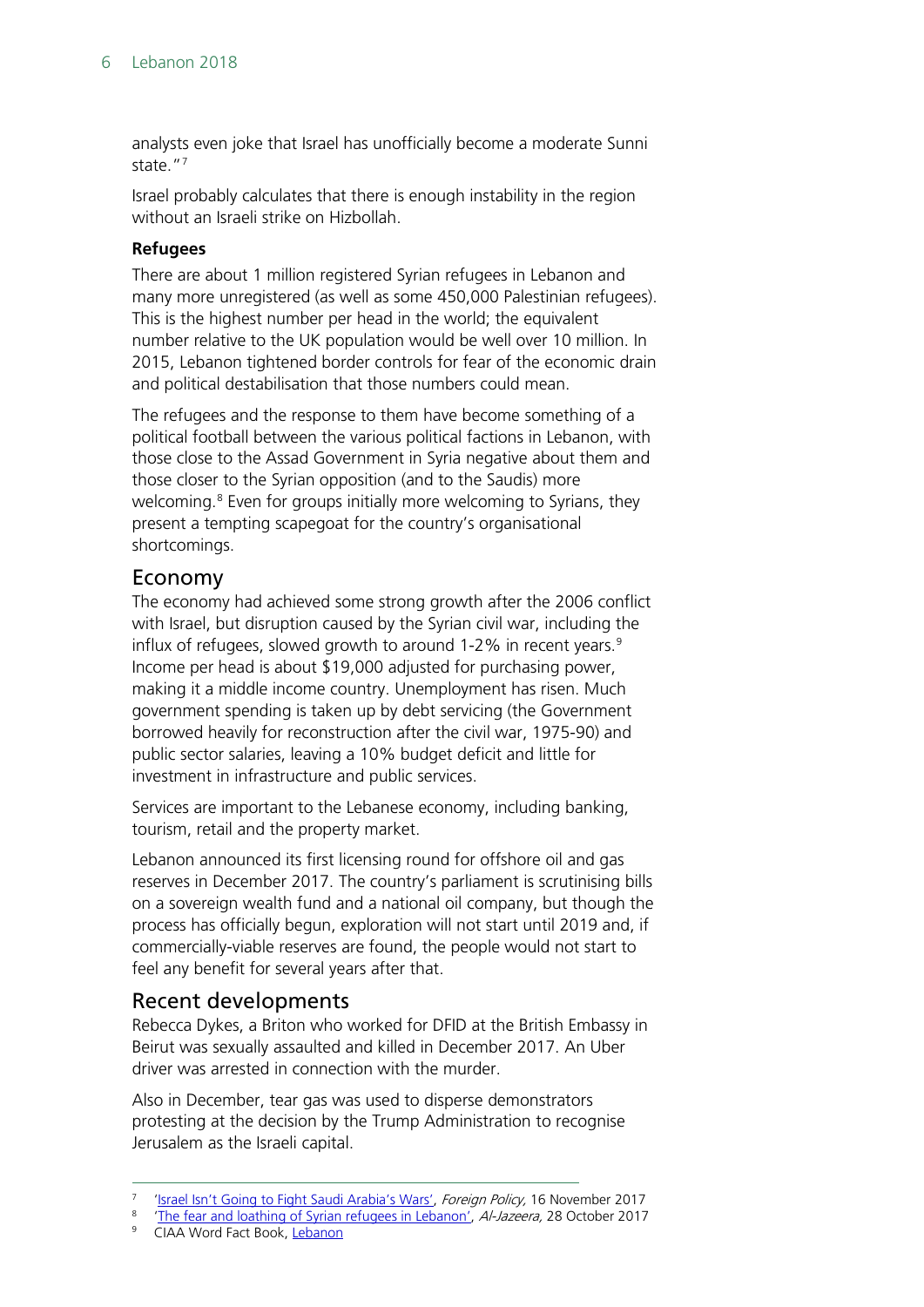## <span id="page-6-0"></span>Political leadership

- Parliament Speaker: Nabih Berri. Leader of the Amal movement, Shia Muslim. In office since 1992.
- President Michel Aoun, Free Patriotic Movement, Maronite Christian. In office since 31 October 2016.
- Prime Minister Saad Hariri, Future Movement, Sunni Muslim. In office since 18 December 2016.
- Seats in parliament are equally divided between Muslims and Christians. The three main offices, above, must go to a Shia Muslim, a Christian and a Muslim, respectively.

## <span id="page-6-1"></span>UK relations

The UK has supported the Lebanese military in the context of the Syria conflict, as set out in answer to a Parliamentary Question in January 2016:

The UK is committed to the security of Lebanon, including helping the Lebanese state secure its borders. From 2012-2015 we used over £30 million to help the Lebanese army raise and equip three Land Border Regiments (LBRs) deployed along the border with Syria. The project provides the LBRs with border towers, nonlethal equipment, mentoring and training. This has had a direct effect in mitigating contagion from the war in Syria. The border regiments successfully repel frequent attacks by Daesh on Lebanese territory. 75% of the Syria-Lebanon border will be under state control by March 2016, and the rest will be further secured with the establishment of a fourth LBR in financial year 2016-17.<sup>[10](#page-6-3)</sup>

The UK provides humanitarian aid to help Lebanon deal with refugees, as set out in a recent PQ answer:

**Lord Hylton**: To ask Her Majesty's Government, in the light of the UN High Commissioner for Refugees figures showing that Lebanon is the country with the highest per capita concentration of refugees worldwide, what priority they give to providing refugee aid to Lebanon.

**Lord Bates**: Lebanon has shown enormous generosity in hosting around 1.5 million Syrian refugees – the highest concentrations per capita anywhere in the world. Building the resilience of the regional countries affected by the Syrian crisis has been, and continues to be, a top priority for the UK. The UK has led the international community in mobilising support for Syrian refugees, including by co-hosting pledging conferences in London (2016) and Brussels (2017). The UK has provided £466 million to support Syrian refugees in Lebanon and the Lebanese host communities. We remain at the forefront of delivering on pledges, having already allocated 97% of money pledged for 2017.<sup>[11](#page-6-4)</sup>

## <span id="page-6-2"></span>**Basics**

History: Lebanon's location gives it a trading tradition, while its mountains sheltered a diversity of faiths. The area was part of the Ottoman Empire until the end of WW1, when it became a French protectorate. The area was demarcated as a small separate country

 <sup>10</sup> HC Written question – [23071, 26 January 2016](http://www.parliament.uk/business/publications/written-questions-answers-statements/written-question/Commons/2016-01-19/23071)

<span id="page-6-4"></span><span id="page-6-3"></span><sup>11</sup> Written question - [HL2686, 10 November 2017](http://www.parliament.uk/written-questions-answers-statements/written-question/lords/2017-10-30/HL2686)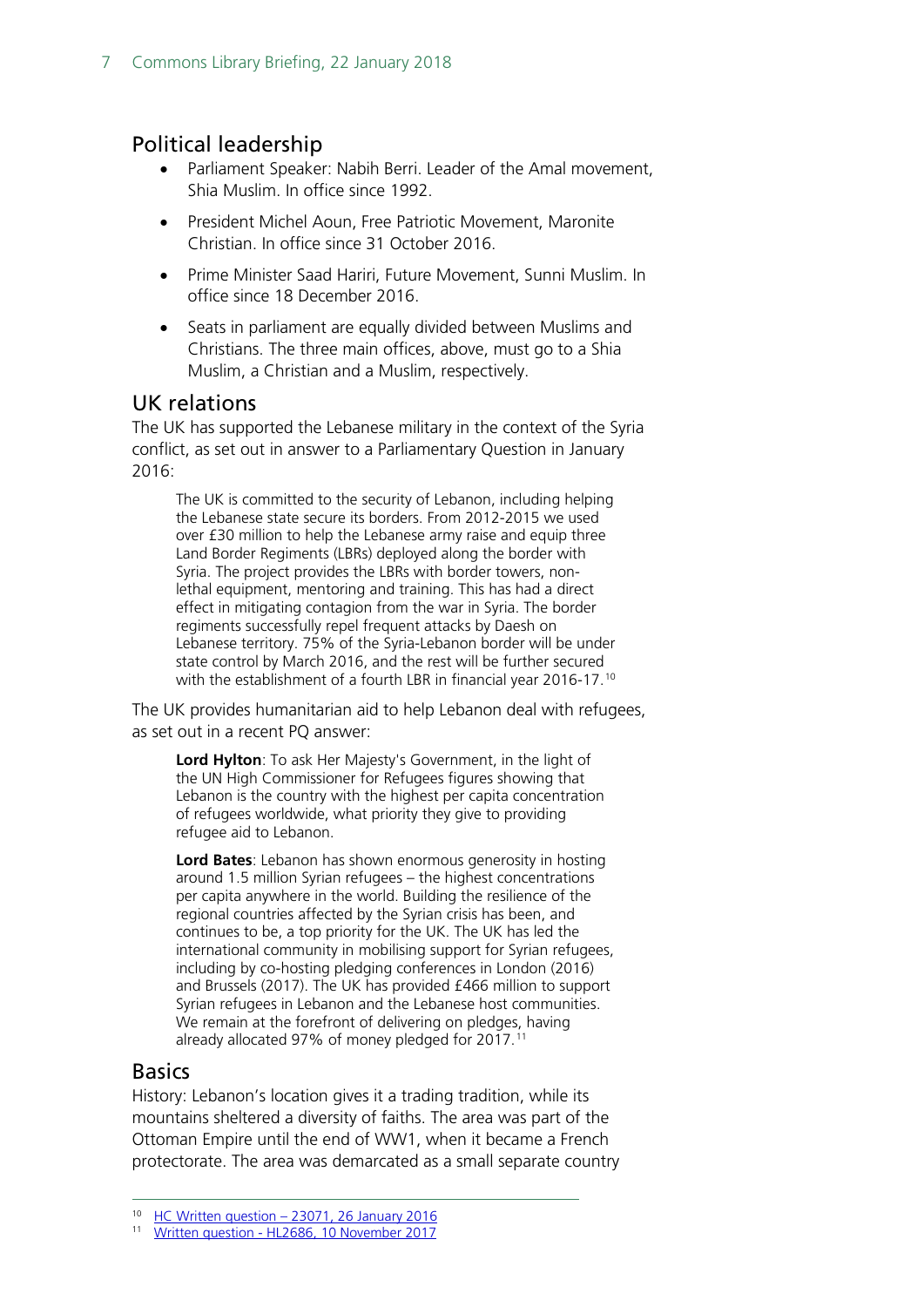partly because of its Christians, who were then in a majority. A constitution was first drafted in 1926 and independence from France came in 1943.

Population: estimated to be some 6.2 million (no census has been conducted recently, largely because of the sensitivity of demographic information). The Lebanese diaspora is very large (partly as a consequence of the civil war) and spreads to Africa and South America.

Ethnicity: 95% Arab, 4% Armenian.<sup>[12](#page-7-0)</sup>

<span id="page-7-0"></span>Religious groups: Muslim 54% (27% Sunni, 27% Shia), Christian 40.5% (includes 21% Maronite Catholic, 8% Greek Orthodox, 5% Greek Catholic, 6.5% other Christian), Druze 5.6%.